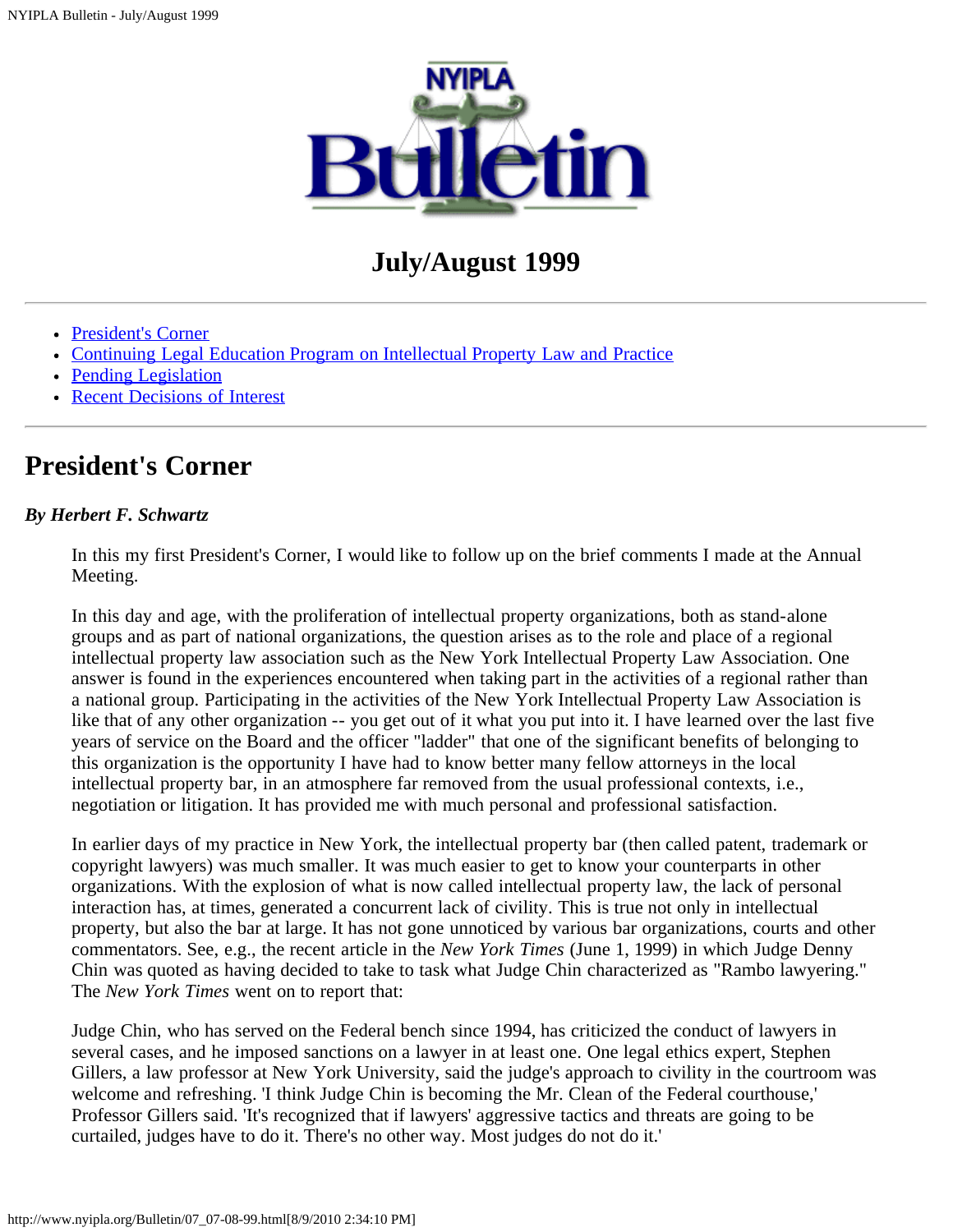Simply being a member of the New York Intellectual Property Law Association will not, by itself, curtail such activities. However, having the chance to get to know and work with other members of the local bar in a relaxed and cooperative atmosphere can certainly be of assistance in getting to know your fellow attorneys better.

As you know, one of the many activities in our group is the submission of amicus briefs in appropriate cases. In that connection, the Association submitted an excellent, well-documented brief in the recent *Zurko* matter in support of the Patent Office's position. Although the Supreme Court did not adopt our point of view, its respect for the Association's work is manifest by the Court's (Justice Breyer) reliance on the appendix submitted in the Association's amicus brief which detailed the 89 cases which all parties agreed embodied the PTO ABA Standard of Review. This is a tribute, not only to the reputation this organization has in the Courts, but also to the excellent work done by Charlie Baker, Bruce Wexler and the rest of the Committee on Legislative Oversight and Amicus Briefs.

As I am sure everyone is aware, mandatory continuing legal education is here in New York. We, at the New York Intellectual Property Law Association, believe that an important part of our charter is to make available to all members meaningful programs to satisfy these requirements at a reasonable cost and without extensive away-from-home travel. Anthony Giaccio, the current Chair of our Committee on Continuing Legal Education, has performed a yeoman's service in getting our New York CLE program up and running. The first major upcoming event will be the Fall CLE Weekend at the Tarrytown House Convention Center in Tarrytown, New York. This program is being organized so that members can attend either for the entire weekend conference or either of the separate days without traveling from the area. It is hoped that Sections I and II are expected to qualify for two ethics credits and two professional practice credits, and Sections III and IV are expected to qualify for four professional practice credits. The program will be coupled with a golf tournament on a preceding Friday and other events during the weekend. I hope many of you will be able to attend.

# <span id="page-1-0"></span>**Continuing Legal Education Program on Intellectual Property Law and Practice**

The Ninth Annual Continuing Legal Education Program on Intellectual Property Law and Practice will be held in Akron September 17-18, 1999, in conjunction with the National Inventors Hall of Fame Induction Weekend.

The CLE conference is presented by Inventure Place, National Inventors Hall of Fame, and the National Council of Intellectual Property Law Associations and is cosponsored by the National Bar Association, the All Ohio Annual Institute on Intellectual Property, the Ohio State Bar Association, the Cincinnati Bar Association and the Cincinnati, Cleveland, Columbus, Dayton and Pittsburgh Intellectual Property Law Associations.

This two-day program features presentations by nationally recognized experts in the fields of patent, trademark and copyright law and is intended to review current issues affecting intellectual property law practice in the Federal Courts, the U.S. Patent and Trademark Office and the U.S. Copyright Office. The program will endeavor to identify inconsistencies in present law in order to try to predict where the next major changes might occur.

The conference will be held at the Hilton Hotel at Quaker Square in downtown Akron. For more information on the CLE conference or to register, please call (330) 849-6921.

# <span id="page-1-1"></span>**Pending Legislation**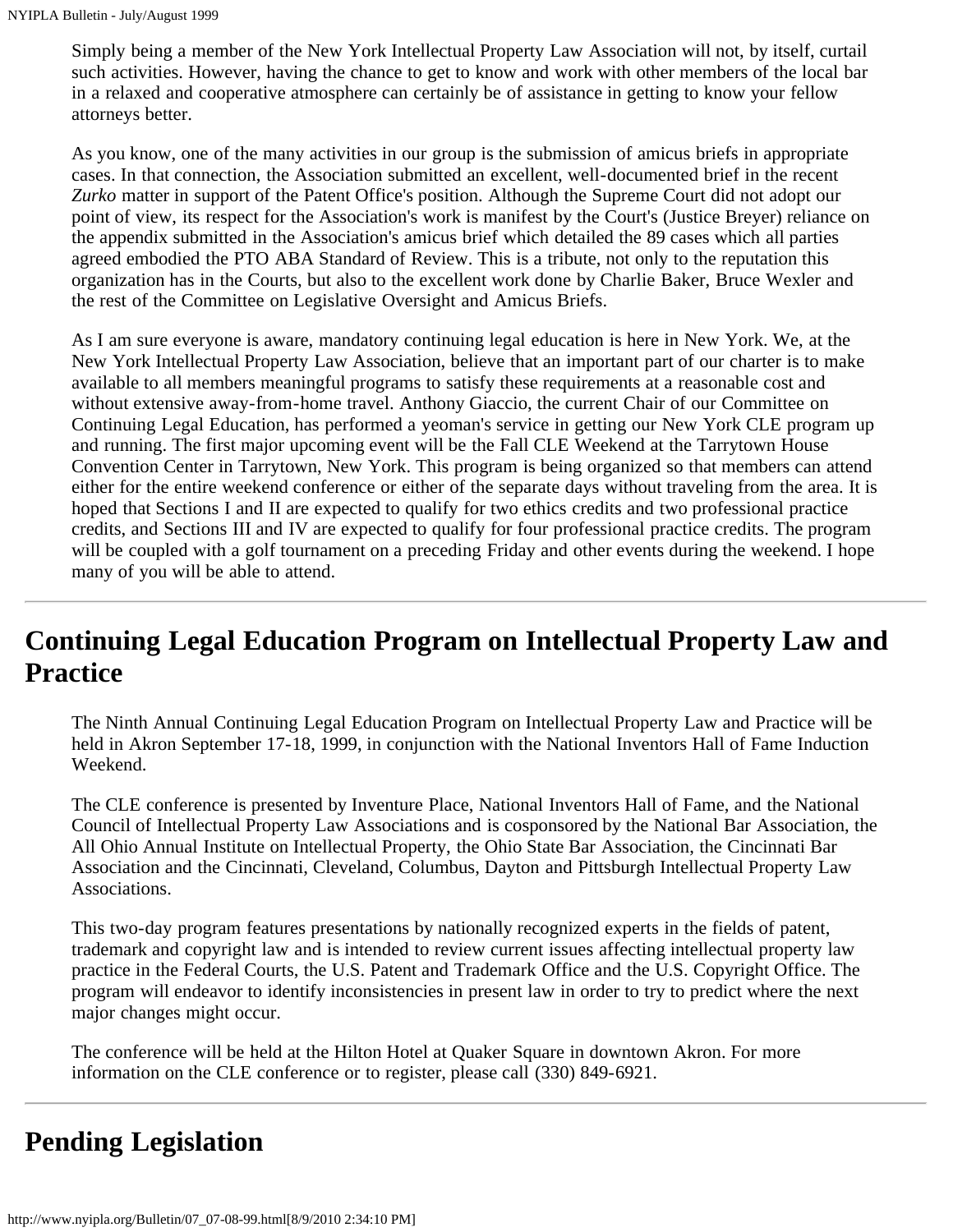NYIPLA Bulletin - July/August 1999

### *By Edward P. Kelly*

### TRADEMARKS

Federal Dilution Statute in Trademark Office Proceedings

Congress amended the Lanham Act two years ago to provide for a federal cause of action for dilution of a trademark. Dilution is the whittling away of the distinctiveness of a famous mark by use on noncompeting goods or services or in a manner which would tarnish the reputation of the famous mark. Prior to the amendment of the Lanham Act, a trademark owner alleging dilution of a famous trademark had to rely on state laws prohibiting dilution. Section 43(c) of the Lanham Act now provides protection against the dilution of famous marks as defined in the statute.

Clients advised of their newfound federal rights to prevent dilution may be surprised, however, to find that the federal dilution theory cannot be asserted in a cancellation or opposition proceeding in the U.S. Trademark Office. A bill recently introduced by Howard Coble (R-N.C.) (H.R.1565) would amend the Lanham Act to allow a dilution claim to be made in both an opposition proceeding and a cancellation proceeding. An Examiner reviewing a trademark application, of course, would not be able to be refuse an application on the ground of dilution.

H.R.1565 also contains a provision that relates to a waiver of the sovereign immunity of the United States. Another provision would provide that in cases where a trademark owner alleges trade dress infringement, the burden would be on the trademark owner to plead and prove nonfunctionality of the trade dress. The bill has been referred to the Judiciary Committee.

### Madrid Protocol

The Madrid Protocol is an international treaty among twelve countries that provides for reciprocal trademark rights among countries. The United States has not yet acceded to the Protocol. Implementation legislation has been pending for several years which if passed would make the United States a member. Under the Madrid Protocol, a person filing a trademark application would only have to make a central filing in order to take the benefit in twelve countries. This is a significant economic benefit to a person who seeks to obtain trademark reputation through Europe but does not want to retain an agent in each country to file a separate application. Currently, American trademark owners could take advantage of the community trademark law which also offers central filing. But the expenses of filing a single CTM application are several times the cost of filing a U.S. application.

The US has been on the verge of accession to the Madrid Protocol for several years, and membership has been prevented only by the fact that the Administration has not supported an accession to the treaty due to an imbalance in the voting rights. The voting rights provisions of the Protocol provide that each country receives a vote and the EU also receives a separate vote. It is the separate EU vote that has had the Administration critical of accession. Rep. Coble recently introduced bill HR 769 to bring US into conformity with the Madrid Protocol. The bill has been passed by the House.

### Trademark Law Treaty Implementation Bill

Trademark practitioners are by now familiar with the fact that the U.S. is a signatory to the Trademark Law Treaty of 1994 (TLT) which is an international treaty among numerous countries. Implementation legislation has been pending in the House (H.R. 1661) and Senate (S. 2193) which would amend the U.S. trademark law to make it compatible with the requirements of the TLT. The TLT does not establish a central filing for trademarks like the Madrid Protocol or the Community Trademark Law. Rather, the TLT seeks to establish uniform guidelines for the prosecution and renewal of trademarks.

Some commentators have referred to the changes in the implementation legislation as minor because the United States trademark law is largely compatible with the Trademark Law Treaty. However, trademark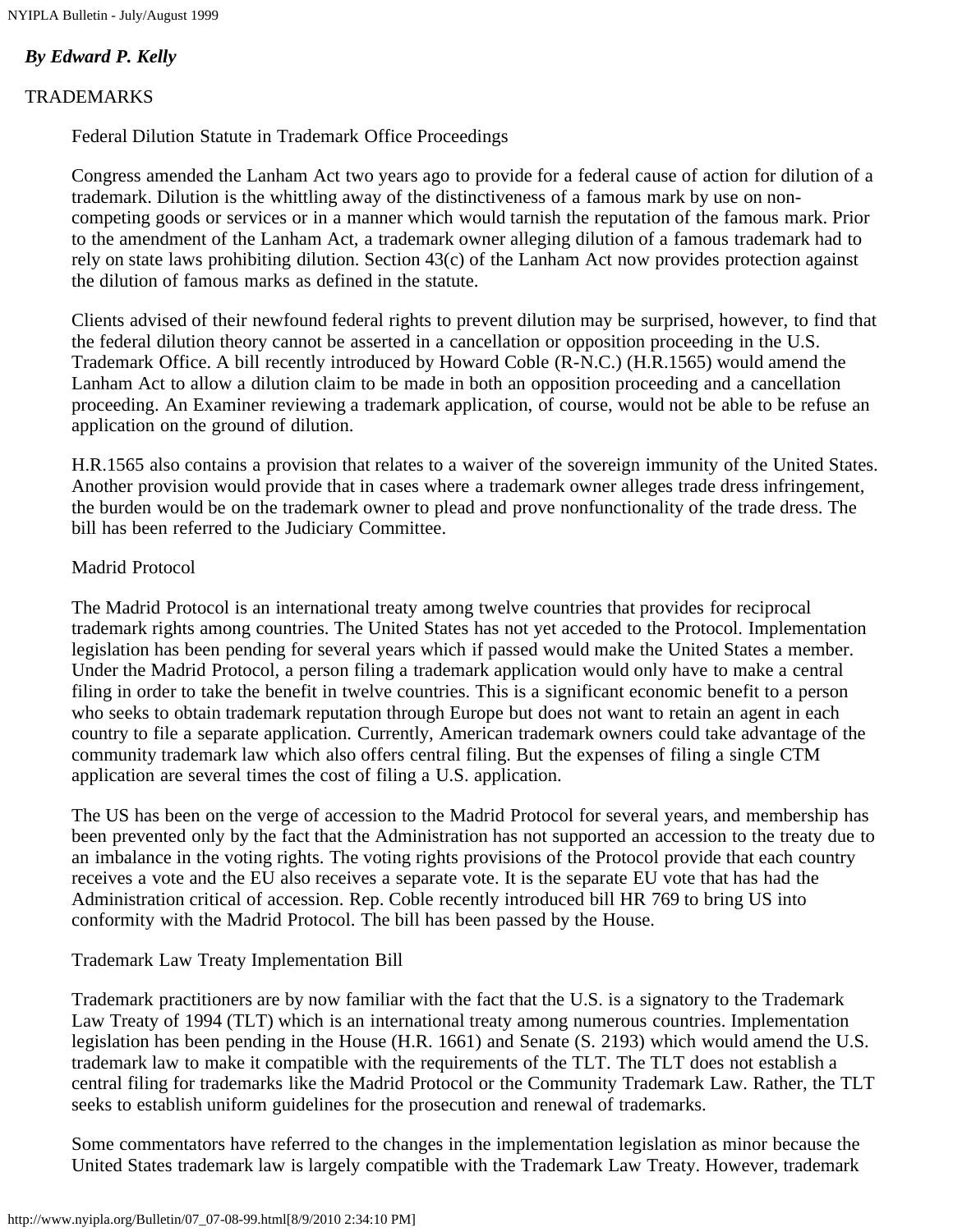practitioners will likely find that the amendments to the Lanham Act together with the changes to the Code of Federal Regulations will result in significant practice changes, most of which should lead to greater flexibility and reduced costs for both attorney and client. For instance, under the implementation legislation and changes to the code of federal regulations, the client will no longer have to sign the trademark application at time of filing the application in order to secure a filing date. The application will have to be signed before a trademark registration will issue. The implementation legislation also contains revisions of the requirements for Section 8 and 15 declarations. There will now be a grace period within which to file a Section 8 declaration. A Section 8 also will be required at the time of each ten-year renewal. The PTO intends to draft a combined Section 8 declaration and Section 9 renewal declaration. The TLT also will eliminate onerous legalization requirements in certain countries. Additionally, an application based upon a foreign registration would receive a filing date even if a certified copy of the foreign registration were not submitted with the application. The legislation would be implemented as to applications and post registration actions as of October 30, 1999. The implementation amendments were the subject of hearings in the PTO in June.

### **COPYRIGHTS**

#### Increase of Statutory Damages

The copyright law currently provides that the copyright owner may elect to receive up to \$100,000 in statutory damages per infringed work. The statutory damage provisions exist because it is sometimes difficult to prove actual damages. Representative James Rogin recently introduced a bill in the House (HR 1761) entitled "The Copyright Damages Improvement Act of 1999" which would increase the statutory damages available in cases where the infringement was part of a repeated pattern or practice of infringement. In such cases, the Court would be allowed to award statutory damages up to a sum of \$250,000 per work. In introducing the bill, Rep. Rogin stated that the bill targets repeat offenders that have engaged in a pattern or practice of infringement. He noted that while \$100,000 may be sufficient in certain cases, infringers who distribute thousands of unauthorized copies would not necessarily be deterred by a \$100,000 penalty.

## <span id="page-3-0"></span>**Recent Decisions of Interest**

#### *By Thomas A. O'Rourke*

#### PATENTS

Inducement to Patent Infringement Where No Implied License Present

In *Glass Equipment Development, Inc. v. Besten, Inc*., 98-1200 (Fed. Cir. April 5, 1999) (Rich, C. J.) GED appealed the district court's grant of summary judgment which held Besten not liable for inducing infringement of GED's method patent by Simonton because Simonton had an implied license to use GED's method. Besten cross-appealed the district court's dismissal of Besten's antitrust counterclaim. Spacer frames used in the manufacturing of thermally insulating glass windows are made of hollow aluminum bars joined with "corner keys" and coated with sealant/adhesive so that, when the spacer frame is sandwiched between two sheets of glass, an air- and moisture-tight seal is formed between the frame and the glass, and an insulating space is formed between the glass sheets. GED is the assignee of a patent on spacer frame assemblies. Folding, locking corner keys, which are elements of the apparatus patent but are not claimed independently, are manufactured by Allmetal under GED's license. GED is also assignee of the method patent in suit for linearly connecting four spacer frame segments together using folding, locking corner keys, moving frames and unfolded corner keys through a linear extruding machine which applies sealant/adhesive to them, pivoting the coated frames about the axes of the corner keys so that the corner keys lock in place, and joining the free ends together so that they form a rectangular frame. Simonton, a manufacturer of insulating glass windows, used to buy corner keys from GED's licensee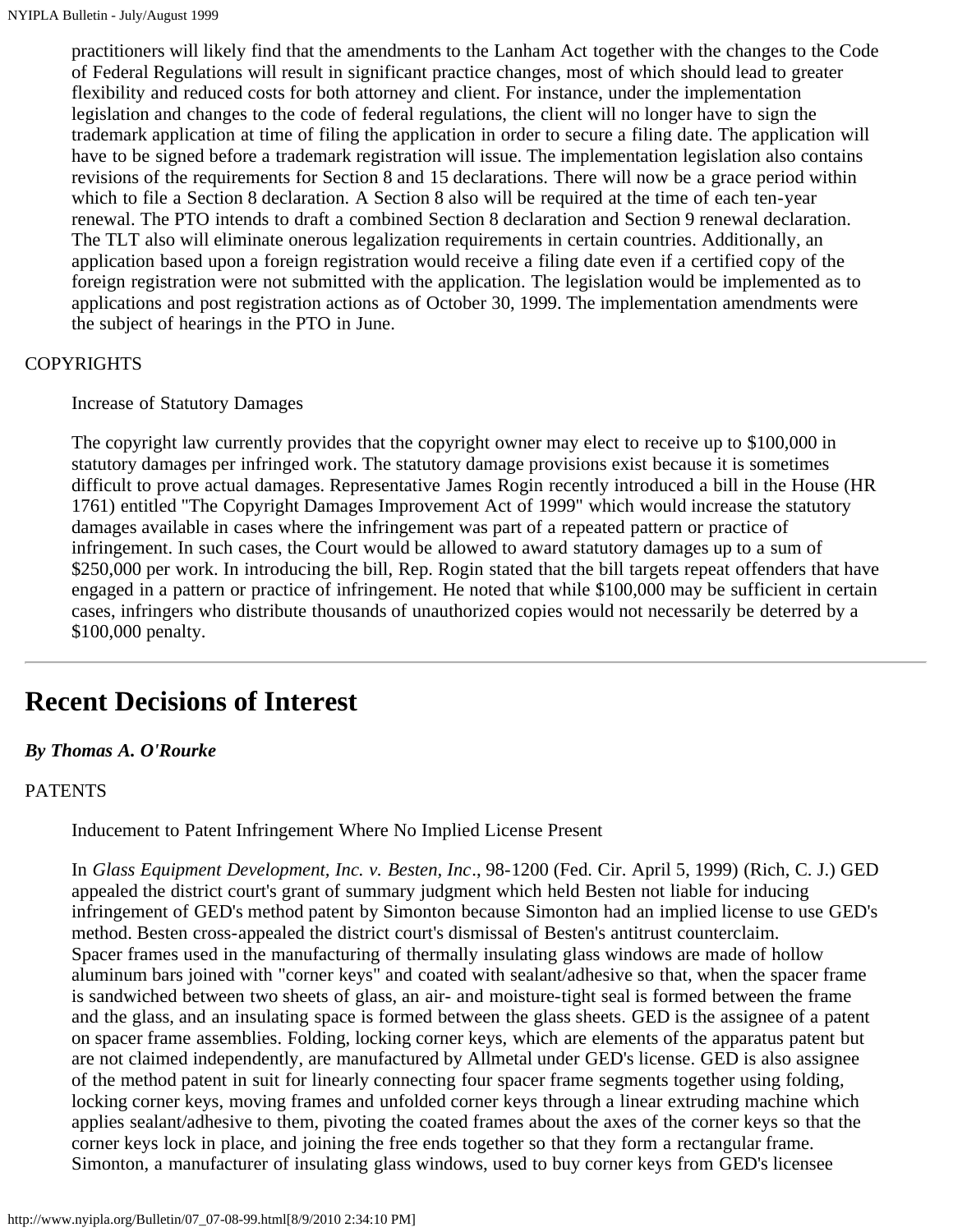Allmetal to make spacer frames by a noninfringing method. However, Simonton bought a linear extruding machine from Besten to make the spacer frames. Simonton was sued by GED for infringement of GED's method patent, and, subsequently, admitted infringement in settlement negotiations with GED. GED maintained suit against Besten for inducing Simonton to infringe.

Before the district court, Besten successfully argued that GED was estopped from asserting Besten induced infringement because Simonton had an implied license to use GED's method. Besten was not successful on its counterclaim that GED's lawsuit against Besten for inducement was an attempt to monopolize the market for spacer frame linear extruding machines in violation of section 2 of the Sherman Act and the corresponding state statute.

The Federal Circuit reviewed the district court's decision *de novo*. As to the implied license issue, the Federal Circuit recognized that it was true that "absent any direct infringement because of implied license, there can be no inducement of infringement." Nevertheless, the party, who argues that the sale of a device carries with it an implied license to use that device in practicing a patented invention, has the burden to show that the purchased devise has no reasonable noninfringing uses. Here, the CAFC rejected the district court's noninfringing use analysis that Besten had shown that there were no noninfringing uses for the folding, locking corner keys Simonton bought from Allmetal. According to the Federal Circuit, the district court improperly limited its analysis of the existence of noninfringing uses to the ones currently in use at the time of the summary judgment motion. GED did submit evidence of two noninfringing methods (i.e., the "handgun" and the "cartwheel" methods) in use until 1995 when they were substituted for the linear method. Secondly, the Federal Circuit held that the district court erred in requiring that any potential noninfringing method be "commercially viable" (i.e., that it permit the user to sell the resulting devise at a profit and "afford the development and continuation of an ongoing business") so that only the most profitable method of using the corner keys would be an acceptable alternative. The CAFC, instead, applied its own holding in *Bandag, Inc. v. Al Bolser's Tire Stores, Inc.,* 750 F.2d 903, 923-26 (Fed. Cir. 1984) that "a legally acceptable noninfringing use need not be as profitable as the patented method-it need only be reasonable." Besten made no showing that the change from the preexisting methods to the linear one occurred because the previous methods became unreasonable due to industry reasons unrelated to the availability of the linear method. Thus, the preexisting methods, perhaps less profitable, qualified as reasonable noninfringing uses for the corner keys Simonton bought form Allmetal. Besten had failed to meet its burden to show that companies like Simonton, which purchased corner keys from Allmetal, obtained an implied license to practice GED's patented linear method upon which Besten would be entitled to continue selling its linear extruding machines to such companies. Accordingly, the Federal Circuit reversed the district court's grant of summary judgment to Besten.

As to the Besten's antitrust counterclaim, the district court's dismissal was based on the court's holding that all purchasers of corner keys from Allmetal had an implied license to practice GED's linear method, and that Besten consequently had no antitrust damages since it was permitted to sell its linear extruding machines to those purchasers for use in practicing that method. The Federal Circuit affirmed on the different ground that Besten, although not allowed to sell its extruding machines to such companies, failed to show GED's antitrust liability under the law. A patent owner who brings a suit with an anti-competitive effect to enforce its patent statutory rights to exclude others form making, using, or selling the claimed invention is exempt from antitrust laws, unless the infringement defendant proves that (1) the patent was obtained through knowing and willful fraud, or (2) the infringement suit was a mere sham to interfere with a competitor's business. Here, Besten only showed that GED brought a series of actual or threatened patent infringement suits with potential anti-competitive effect, without showing that GED obtained its method patent through knowing and willful fraud upon the patent office, or that GED's suit were sham litigations.

Personal Jurisdiction-Government Contacts Exception

In *Zeneca Limited v. Mylan Pharmaceuticals, Inc*., 97-1477 (Fed. Cir. April 1, 1999) (Gajarsa, C. J.), Mylan appealed the Pennsylvania district court's order granting Zeneca's motion to transfer its patent infringement suit to the Maryland district court holding that the Maryland district court had personal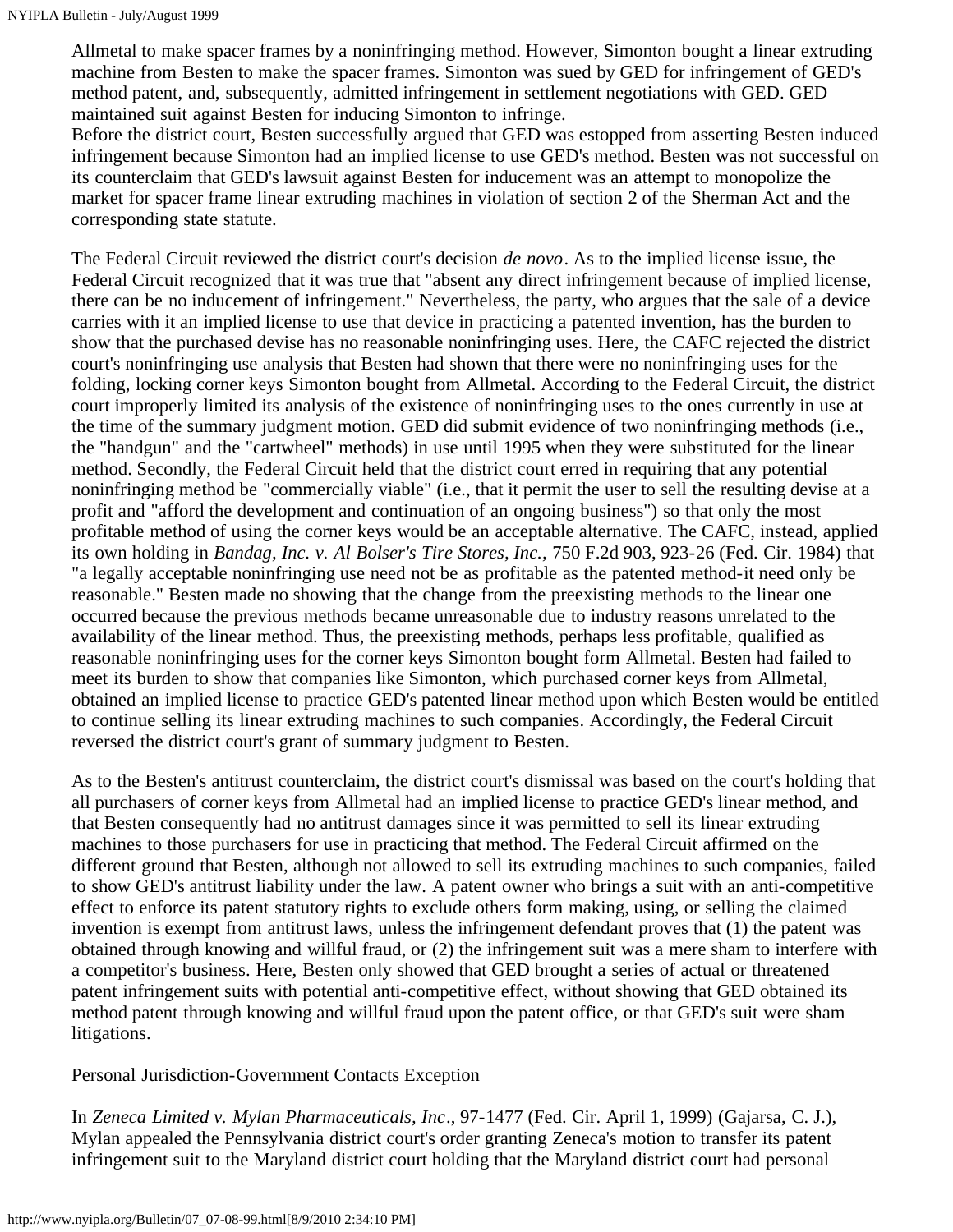jurisdiction over Mylan in light of the government contact exception.

Mylan is a subsidiary of Mylan Laboratories Inc., which has a place of business in Pennsylvania. Zeneca is a corporation incorporated under the laws of England with its principal place of business in England. According to the "Hatch-Waxman Act" (Drug Price Competition and Patent Term Restoration Act of 1984, Pub. L. 98-417, 98 Stat. 1585 [1984]), Mylan filed a petition with the FDA in Maryland to obtain permission to market a generic form of tamoxifen, a patented drug owned by Zeneca. Mylan's petition includes its abbreviated new drug application (the "ANDA") and a certification pursuant to 21 U.S.C. §  $355(j)(2)(A)(vii)(IV)$  claiming that the Zeneca's patent is invalid or will not be infringed by the manufacture, use or sale of the new drug. A "paragraph IV" application such as this is an infringement under the statute and gives the patent holder right of action pursuant to 35 U.S.C. § 271(e)(2). After suit was brought, a jurisdictional ping-pong match began between the Pennsylvania and Maryland district courts on the issue of jurisdiction, after which the Pennsylvania district court granted Zeneca's motion to transfer the case to Maryland and certified the case for interlocutory appeal to the Federal Circuit. The issue before the Federal Circuit was whether the Maryland district court could properly exercise personal jurisdiction over Mylan, in light of the government contacts exception. In the context of traditional personal jurisdiction analysis, the government contacts exception provides that petitioning the national government does not "count" as a jurisdictional contact to assert in personam jurisdiction, even when the plaintiff's cause of action was related to this governmental contact, because it would pose at risk the First Amendment right to petition the federal government. The Federal Circuit held that the government contacts exception should apply since the fact that federal agencies have had to move to states surrounding the District of Columbia, as the FDA to Maryland, is no reason for the government contacts exception not to apply. In addition, Mylan's petition for the right to market its generic drug clearly falls within the First Amendment right to petition. Therefore, allowing jurisdiction based solely on the submission of the Petition would allow for the creation of a national judicial forum in Maryland for generic drug infringement cases since Mylan's contact with Maryland arose out of the mere fortuity that the government agency that must receive the Petition is located in Maryland. Moreover, application of the government contacts exception in this case would not deprive Zeneca of a forum in which to seek relief because the Pennsylvania district court has personal jurisdiction over Mylan.

The CAFC also rejected the argument that the exception is not applicable here because, under the Hatch-Waxman Act, by filing applications "ANDA" and certifications under paragraph IV, generic drug manufacturers commit a tort and the court of the place of the tort should have enough contact to assert personal jurisdiction against the tortfeasors. According to the Federal Circuit, such a construction would allow Congress to burden unnecessarily, and possibly impermissibly, a First Amendment right to petition, and it would undermine the real purpose of the Hatch-Waxman Act which was not to transform FDA filings into inherently tortious acts, rather into "highly artificial" torts for a stated purpose. Through the Hatch-Waxman Act, Congress ensured that making, using or selling of patented drugs before the expiration of the patent would not be considered infringing if done for the limited purpose of applying and obtaining FDA approval *by the time* patent on the drug would be finally expired. Nevertheless, the patent holder has exclusive rights as to the drug until expiration of the patent. The submission of the ANDA with the paragraph IV certification was therefore called an act of infringement (a tort) to prevent the commercial marketing of an infringing generic drug *before the expiration* of the patent. Thus, the CAFC concluded that, although the filing of the petition is a statutory act of patent infringement, it is not sufficient basis to dismiss application of the government exception under the facts.

In *Seal-Flex, Inc. v. Athletic Track & Court Construction and Owen E. Perry*, 97-1432 (Fed. Cir. April 1, 1999) (PER CURIAM), AT&CC appealed the district court's judgment against AT&CC for literal infringement of Seal-Flex's patent, the district court's dismissal of AT&CC's patent invalidity claim and order granting Seal-Flex's motion for attorney fees incurred due to AT&CC's abuse of the discovery process, and the district court's dismissal of AT&CC's antitrust and unfair competition counterclaims.

Seal-Flex is the assignee of a patent for constructing all-weather activity mats, made of layers of particulate rubber bound together with latex, on a foundation of asphalt or concrete, to be used as running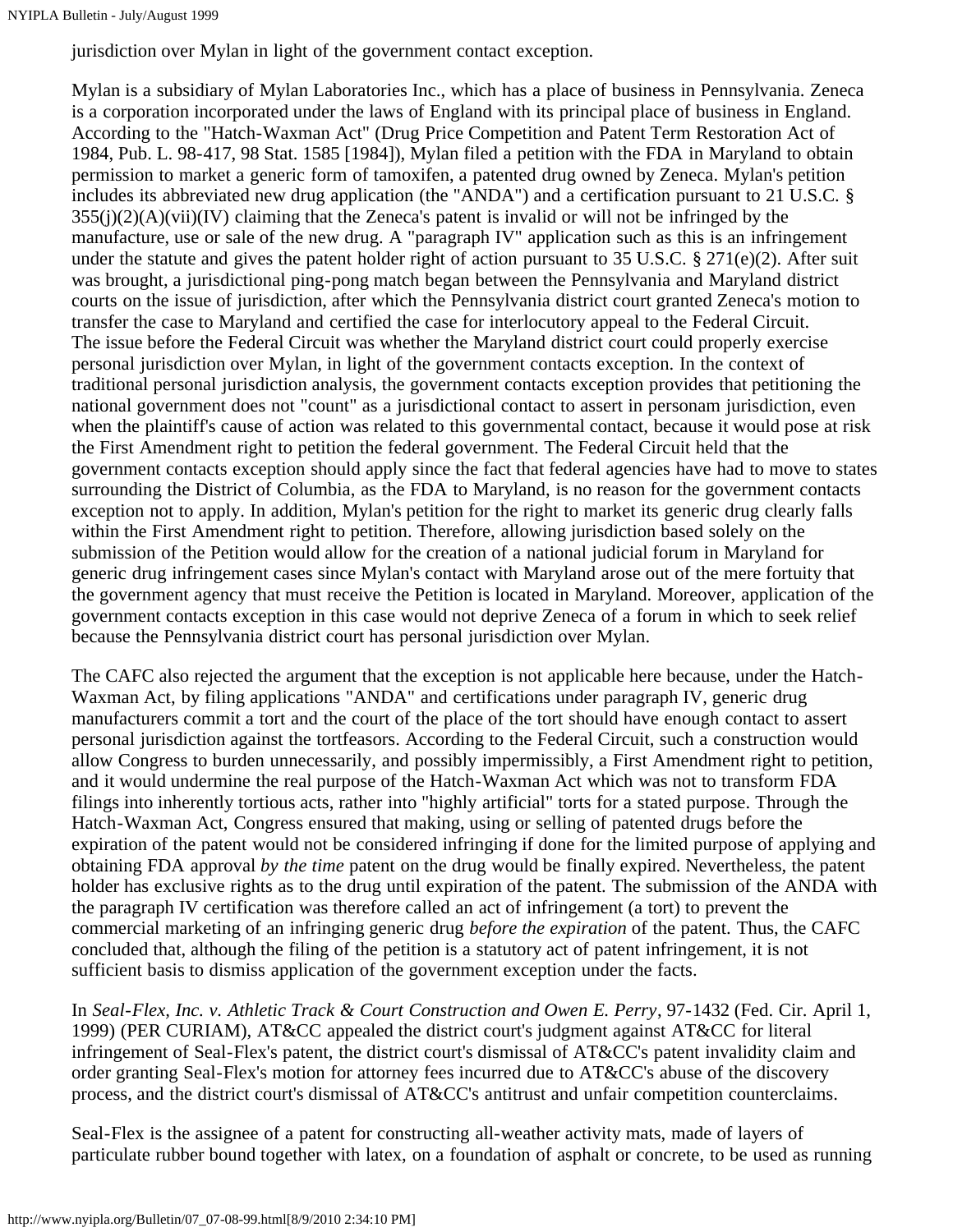tracks. The patent claims "a method for constructing the mat over a foundation comprising the 'steps of:' (1) 'spreading' an adhesive tack coating 'for adhering the mat to the foundation' surface; (2) spreading a first uniform layer of particulate rubber over the tack coating; then, (3) in sequence, first applying a liquid latex binder to the rubber layer to cover all its rubber particles, then air drying until no liquid is visible, then spreading another uniform layer of particulate rubber over the preceding layers; and (4) continuing the sequential applications described under (3) until the desired thickness for the mat is achieved." Applying a final sealing coat of binder material completes the process. As suitable tack coatings, the patent specifically mentions emulsified asphalt diluted 50% by water, such as SS1H, hot applied asphalt, urethanes, and modified epoxies, and any other material which performs the function of adhering the mat to the foundation. However, the specification does not expressly mention latex as a tack coating. Seal-Flex does not construct any activity mats itself; each of its shareholders is licensed to practice this patented process. AT&CC builds and repairs all-weather running tracks throughout the United States.

Before the district court, Seal-Flex produced evidence that AT&CC built all-weather tracks with the infringing method, by introducing a videotape in which AT&CC began construction by spraying the foundation with a coat of latex, letting it dry before spreading a layer of particulate rubber across the latex-coated foundation, then applying liquid latex as a binder, and, after the latex dried, repeating the layering and drying process to achieve the desired thickness.

On appeal before the Federal Circuit, AT&CC challenged the judgment of literal infringement of Seal-Flex's patent on the ground that AT&CC's use of latex to bind the initial layer of rubber particles to the foundation removes it from coverage by the "adhesive tack coating" limitation in the claimed method. AT&CC argued that latex is not equivalent to the "adhesive tack coating" materials disclosed in the specification. In reviewing the district court's claim construction, the CAFC evaluated whether analysis of the element at issue must be conducted in a "mean-plus-function", or in a "step-plus-function" form. The district court expressly stated that the claim element is in a step-plus-function form, but followed with instructions more consistent with an assumption that the element is in a means-pus-function form (i.e., a finding of literal infringement requires a showing that AT&CC uses a material to perform the identical function and that the material used for performing that function is the same as or equivalent to the corresponding materials disclosed in the specification). Under a means-plus-function analysis of section 112, ¶ 6, the test for equivalency is whether the accused material is "insubstantially different " from the material disclosed in the specification for performing the claimed function. The CAFC affirmed the jury's finding of equivalence, and the district court's holding of literal infringement on the grounds of the testimony of both parties as well as the prosecution history of the patent. The record showed that latex was insubstantially different from the adhesive tack coatings described in the specification. For instance, both latex and emulsified asphalt is water based, viscous and can be sprayed. AT&CC's own president, Lehmann, admitted to their equivalence when he testified that he had used latex as a tack coat even when the specifications for a project called for asphalt emulsion. Similarly, the prosecution history showed that, when the examiner objected to the term "tack coating" ("because it reads on the 'liquid latex binder' and various resinous materials outside the scope of applicant's specification"), he intended to ask simply for a clearer language rather than exclude latex from the claim construction. The examiner was satisfied when the applicant amended the claim adding the word "adhesive" before "tack coating" and clarified its intention to cover broadly "any material," including latex, that could serve as an adhesive tack coating, whether or not such materials are among those listed in the specification. Finally, the Federal Circuit rejected various AT&CC's arguments that latex cannot serve as an "adhesive tack coating" because, in certain passages of the specification, the applicant warns that, in some defined situations, the particulate rubber may adhere to the tack coating before application of the latex binder. Such passages are taken out of context, and simply describe a modified process when particular circumstances occur which do not alter the general ability of latex to perform as an adhesive tack coating. Moreover, AT&CC's argument that the infringing procedure showed in the video in evidence is not the one customarily performed by AT&CC may serve to limit a damage award, but is immaterial to the issue of literal infringement which is substantially proved it occurred at least that one time.

As to AT&CC complaint of the district court's abuse of discretion in dismissing AT&CC's patent